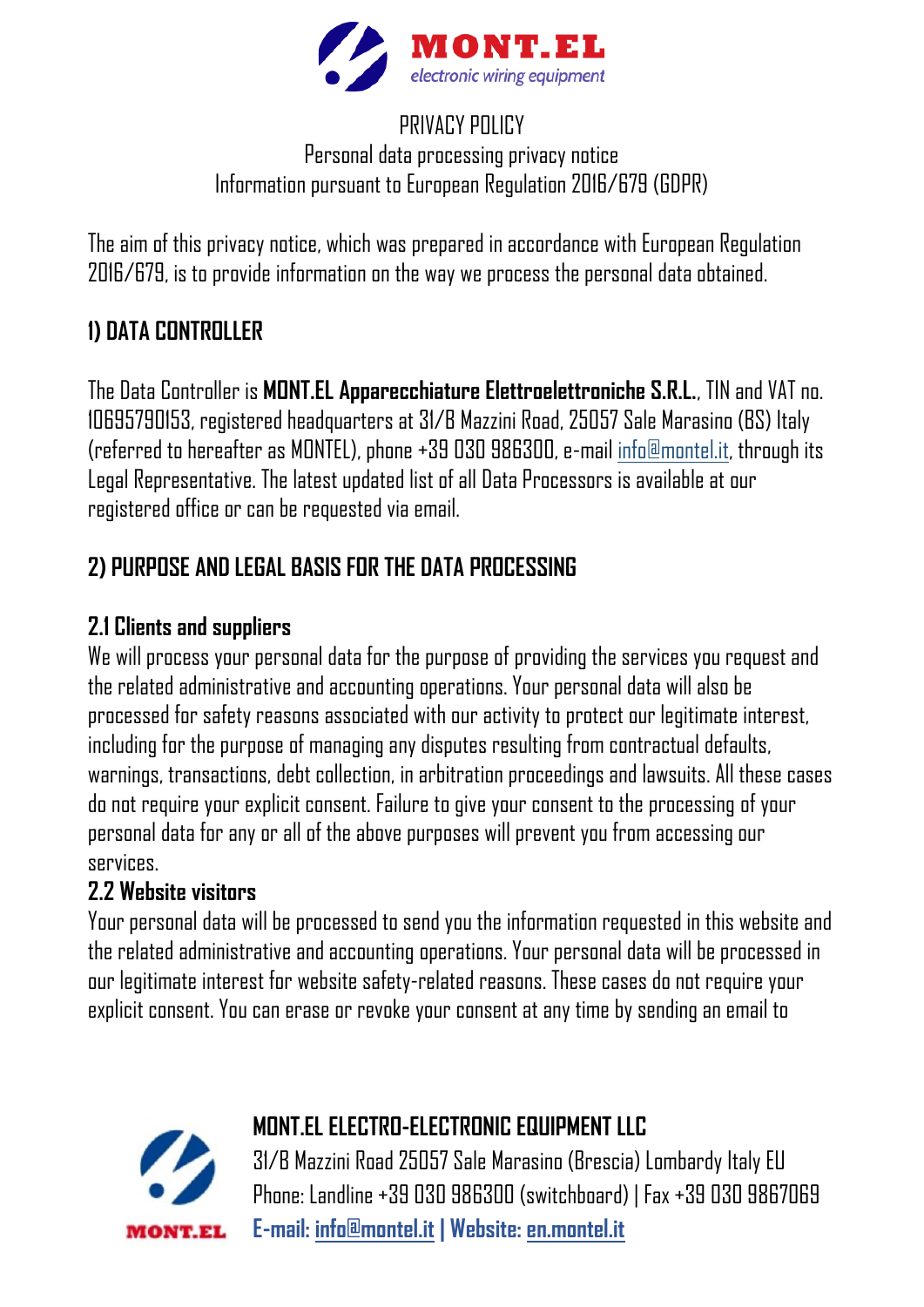

[info@montel.it.](mailto:info@montel.it) In any case, failure to provide your personal data for the aforementioned purposes does not prevent the visitor from using our services.

# **2.3 Candidates**

The personal data we collect through CVs sent to us will be processed for recruitment purposes. In this case your consent is implicit in your CV and is expressed in writing.

# **3) COMMUNICATION AND DISCLOSURE**

## **3.1 Customers and suppliers**

Your personal data will not be disclosed outside our company. We will communicate your personal data to third parties who are entrusted by us to carry our administrative and accounting operations and for the legitimate interest of the Data Controller. The personal data collected will only be used for the specified purposes.

### **3.2 Website visitors**

Your personal data will not be disclosed outside MONT.EL Apparecchiature Elettroelettroniche S.R.L. and its subsidiaries.

### **3.3 Candidates**

Your personal data will not be disclosed outside our company and will only be processed for the specified purposes.

# **4) DATA STORAGE**

## **4.1 Customers and suppliers**

Your personal data are kept for the time required to provide the requested service. Some data can be kept for a longer term if this is a required by Italian law (10-year administrative storage time, legal protection). Your data is stored with due diligence.

## **4.2 Website visitors**

Your personal data will be processed using manual or computerized systems designed to store, process and send data, according to logics that are strictly related to the purposes of the processing, and will be stored for the time required to provide the requested service. Data sent for marketing purposes will be kept for 24 months. Some data can be kept for a longer term if this is a required by Italian law (administrative storage).



# **MONT.EL ELECTRO-ELECTRONIC EQUIPMENT LLC**

31/B Mazzini Road 25057 Sale Marasino (Brescia) Lombardy Italy EU Phone: Landline +39 030 986300 (switchboard) | Fax +39 030 9867069 **E-mail: [info@montel.it](mailto:info@montel.it) | Website: [en.montel.it](https://en.montel.it/)**